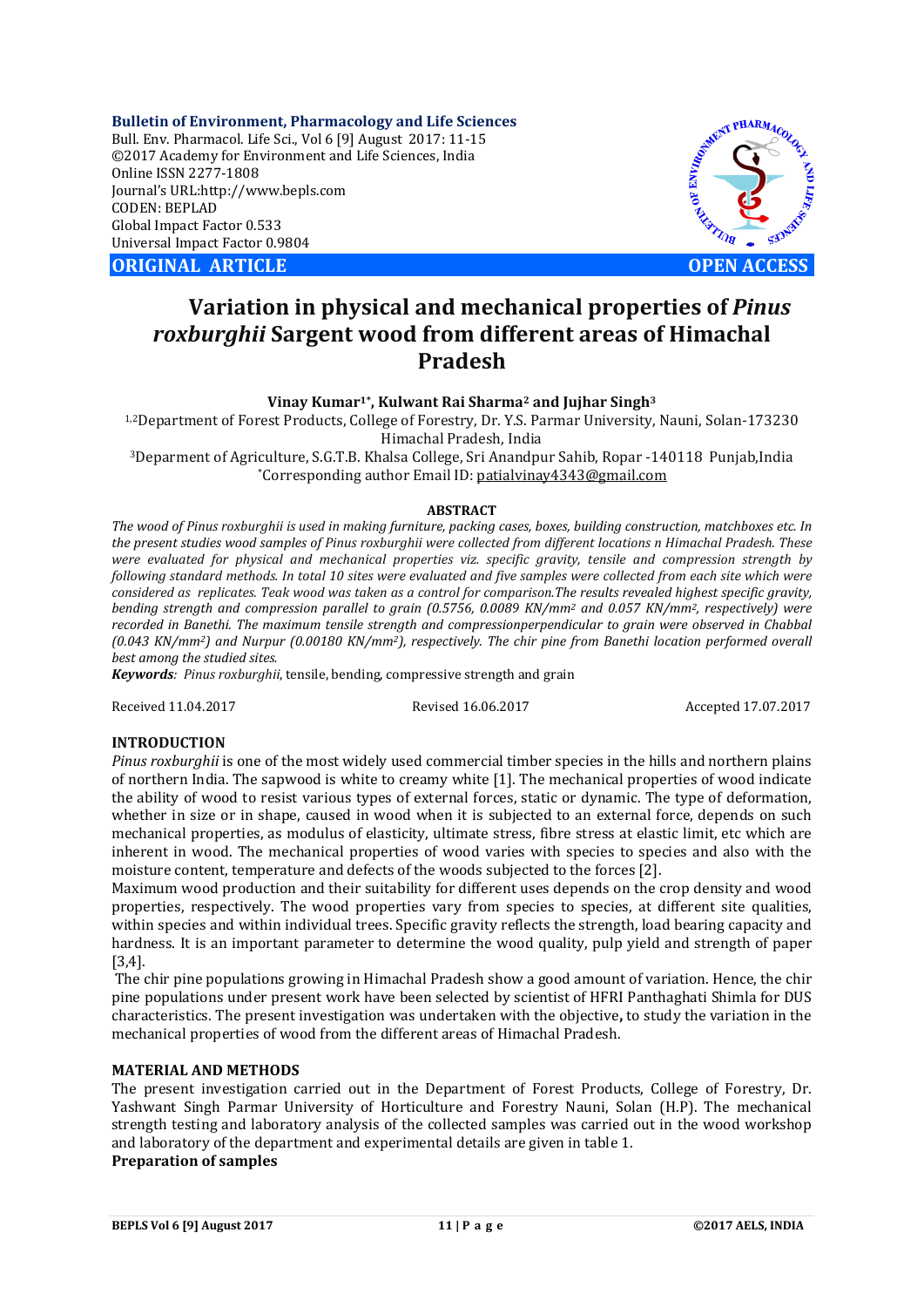#### **Kumar** *et al*

The wooden logs were got converted to prepare the following sizes of wood samples for carrying out the different tests. Every care was taken for maintaining the symmetry of the samples. The sizes prepared were:

- **i)** 20mm ×20mm ×20mm (specific gravity of wood).
- **ii)** 300mm ×10mm ×10mm (for Tensile strength).<br>**iii)** 300mm ×20mm ×20mm (for Bending strength).
- 300mm ×20mm ×20mm (for Bending strength).
- **iv)** 50mm ×20mm ×20mm (for compression parallel to grain).
- **v)** 50mm ×20mm ×20mm (for compression perpendicular to grain).

## **Parameter to be observed in the present study:**

## **i) Specific gravity**

Specific gravity of the samples was determined by the maximum moisture content method (5). The wood samples were submerged in water till saturation. The weight of the samples at this point was recorded as weight at maximum moisture content level. These samples were then oven dried at  $102\pm1$ <sup>o</sup>C until a constant weight was attained. The specific gravity was calculated as per the formula given below:

Specificgravity = 
$$
\frac{\frac{1}{M_m - M_0}}{\frac{M_0}{M_0} + \frac{1}{GS}}
$$

Where,

- Mm = Weight of the sample having maximum moisture (After submersion of wood samples in water for about 2 days)
- Mo = Oven dried constant weight of the sample
- $GS =$  Average density of wood substance, a constant, having value 1.53

## **ii) Compression strength parallel to grain (KN/mm2)**

This test was done in the direction along or parallel to grain. The standard size of specimens for this compression test was 50mm×10mm×10 mm. These samples were tested for compression on (UTN-10). In this case also a proper care was taken such that each specimen faced similar type of test measures.

### **iii) Compression strength perpendicular to grain (KN/mm2)**

The size of the specimens taken was 50mm×10mm×10mm across or perpendicular to the direction of grain and the data were recorded after subjecting to compression test on Universal Testing Machine (model: UTN-10). Every care was taken such that each specimen faced similar type of test measures.

### **iv) Bending strength (KN/mm2)**

The standard size of the specimen taken was  $300 \text{mm} \times 20 \text{mm} \times 20 \text{mm}$ . These specimens were dried to almost similar moisture content at  $102\pm1\degree$ C and tested for bending strength on Universal Testing Machine (model: UTN-10). Every care was taken such that each specimen faced similar type of test measures.

### **v) Tensile strength (KN/mm2)**

The standard size of the specimens for conducting this test was 300mm×10mm×10mm. The properly dried samples having almost similar moisture content were tested as per the procedure followed for testing on Universal Testing Machine (UTN-10). The computer generated data and graph was obtained to derive the values of maximum load, maximum displacement and breaking pattern for all the samples. Proper care was taken such that each specimen faced similar type of test measures.

### **RESULTS AND DISCUSSION**

The results of present study has been described under the following sub heads:

### **Specific gravity of wood**

There is significant variation in specific gravity of wood samples of *Pinus roxburghii* populations as shown in table 2. The highest specific gravity of 0.6127 was recorded in control (Teak). Among chir pine populations, the highestspecific gravity of 0.5756 was recorded in Banethi, which wasstatistically at par with Nurpur (0.5602) and Chabbal (0.5552). The lowest specific gravity (0.5277) was recorded in Ghanahatti which was statistically at par with Nihari (0.5296) and Swarghat (0.5370).

Specific gravity is the parameter which determines the strength of wood. It shows the level of compactness and also the porosity of wood. Extractives are located mainly in the cell lumen. So they fill vacant spaces in the wood and thus decrease the porosity and thereby increase the specific gravity. Similar findings by Cox et al. [6] in *Shorea acuminata, S. ovalis,* S, *leprosula and Dryobalanops aromatica*. Significant variation in specific gravity of wood among different sites of *Pinus roxburghii* and has also been reported by Nimkar and Sharma [7]. The variation in specific gravity of wood has also been reported by Wittman et al. [8] in *Hevea spruceana* and *Tabebuia barbata,* Verma et al. [9] in hybrids of *Eucalyptus citriodora* and *E. torelliana* and Dhillon and Sidhu [10] in poplars.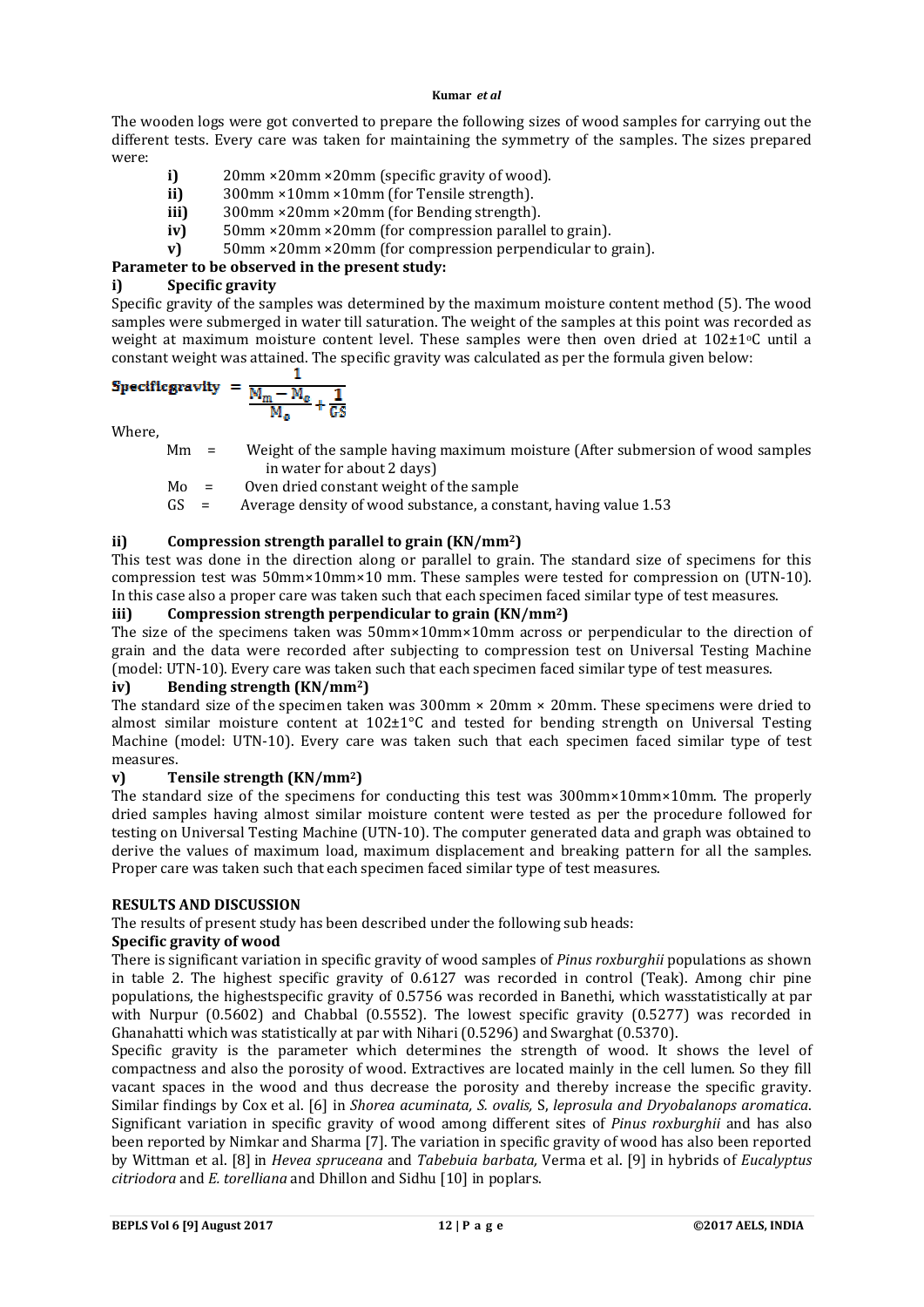#### **Tensile strength (KN/mm2)**

A critical analysis of the data on tensile strength presented in table 2 showed significant variation in wood samples of *Pinus roxburghii* populations. The maximum tensile strength was noticed in Teak  $(0.089kN/mm^2)$  and among chir pine populations it was maximum in Chabbal  $(0.043 \text{ KN/mm}^2)$  which was statistically at par with Nurpur (0.037 KN/mm<sup>2</sup>) and Ghanahatti (0.036 KN/mm<sup>2</sup>). The minimum tensile strength was observed in Malan (0.022 KN/mm2) which was statistically at par with Swarghat (0.023 KN/mm2) and Sarahan (0.025KN/mm2).

Tensile strength is the ability of any material to resist the stretching forces. Wood when used for construction and other purposes is ought to face these forces. Hence, study of this parameter tells the ability of wood to work under such stresses [11]. Significant variation has been observed in tensile strength among different sites of *Pinus roxburghii*. Similar findings for tensile strength in *Ostrya carpinifolia* wood by Korkut and Guller (12). Awan et al. [13] have studied the tensile strengthand other mechanical properties in *Eucalyptus camaldulensis* and have reported variation. The variation in strength properties of a species is mainly attributed to its genetic parameters. However, variation in wood structure due to growth and presence of defects also affects the strength properties in wood.

#### **Bending Strength (KN/mm2)**

The data on bending strength exhibited significant variation in wood samples of *Pinus roxburghii* populations as shown in table 2. The highest bending strength was noticed in Banethi (0.0089KN/mm2) followed by statistically different values for Nurpur (KN/mm2) and Chabbal (0.0064 KN/mm2) populations. The lowest bending strength (0.0033KN/mm2) was observed in Niharisite followed by statistically significant values for Swarghat (0.0055 KN/mm2) and Platu (0.0059 KN/mm2). In standard Teak wood samples, a bending strength value of 0.0070 KN/mm2was observed.

Bending strength of wood reveals its capacity to use as a beam or similar type of situations for other uses [11]. The significant variation is observed in bending strength among different sites of *Pinus roxburghii*. Aleinikovas and Grigaliunas [14] have estimated significant variation in wood of *Pinus sylvestris* in bending strength and have found that distribution of wood properties is related to tree growth rate. Guler et al. [15] reported that the mechanical properties of black pine (*Pinus nigra)* juvenile wood has been observed to be lesser as compared to black pine mature wood and the bending strength of pine juvenile wood were measured as 50-85 Nmm-2. Olufemi and Malami [16] have also concluded that *Eucalyptus camaldulensis* has an average density of 977.58 kg/m3 and static bending strength of 133.33 N/mm2.

#### **Compressive strength parallel to grain (KN/mm2)**

The data on compressive strength parallel to grain showed significant variation in wood samples of *Pinus roxburghii* populations as depicted in table 3. The maximum compressive strength parallel to grain (0.057 KN/mm2) was noticed in Teak and also in Banethi site and the value for minimum compressive strength parallel to grain was noticed in Platu (0.034 KN/mm2).

Wood is an important raw material used for different purposes and may be subjected to compressive forces during its use. Hence, determination of maximum compressive stress bearing ability is an important factor for its end use [11]. Getahun et al. [17] while working on mechanical properties of *Pinus patula* have found direct relationship with basic density. Elzaki and Khider [18] in their studies on *Pinus radiate* have found that average values for compression strength parallel to the grain for Western Sudan pine and Southern Sudan pine as well as for the North American pine expressed maximum crushing stress. This is governed by the average angle of the helical layers in the secondary wall of pine tracheids and the longitudinal orientation of micro fibrils as well as the effect of site and environmental conditions on the anatomical structure and strength properties of wood.

### **Compressive strength perpendicular to grain (KN/mm2)**

The perusal of data, shown in table 3 have revealed significant variation in compressive strength perpendicular to grain in wood samples of *Pinus roxburghii* populations. Teak showed a compressive strength of 0.0194 KN/mm2 which was highest as compared to *Pinus roxburghii.* The data for chir pine populations revealed highest compressive strength perpendicular to grain in Nurpur (0.0180 KN/mm2) site and the lowest compressive strength perpendicular to grain  $(0.0062 \text{ KN/mm}^2)$  was noticed in Swarghat site. The determination of compressive strength perpendicular to grain is generally required for its use for sports goods. The cellular orientation perpendicular to the grain makes the wood weaker in compression as cell layers in this direction may have variable cell types. Similar findings by Awan et al. [13]for the mechanical properties of farm-grown *Eucalyptus camaldulensis* in comparison to conventional timbers i.e. *Dalbergia sissoo, Acacia nilotica* and *Cedrus deodara.* Aydin and Yardimci [19] in mechanical properties of Four timber species have found that compressive strength parallel to the grain is much greater than that perpendicular to the grain. About 90 per cent of the cells are aligned vertically (known as grain) and the remaining percentage is present in bands (known as rays). This means that there is a different distribution of cells on the 3 principle axes, the main reason for the anisotropy present in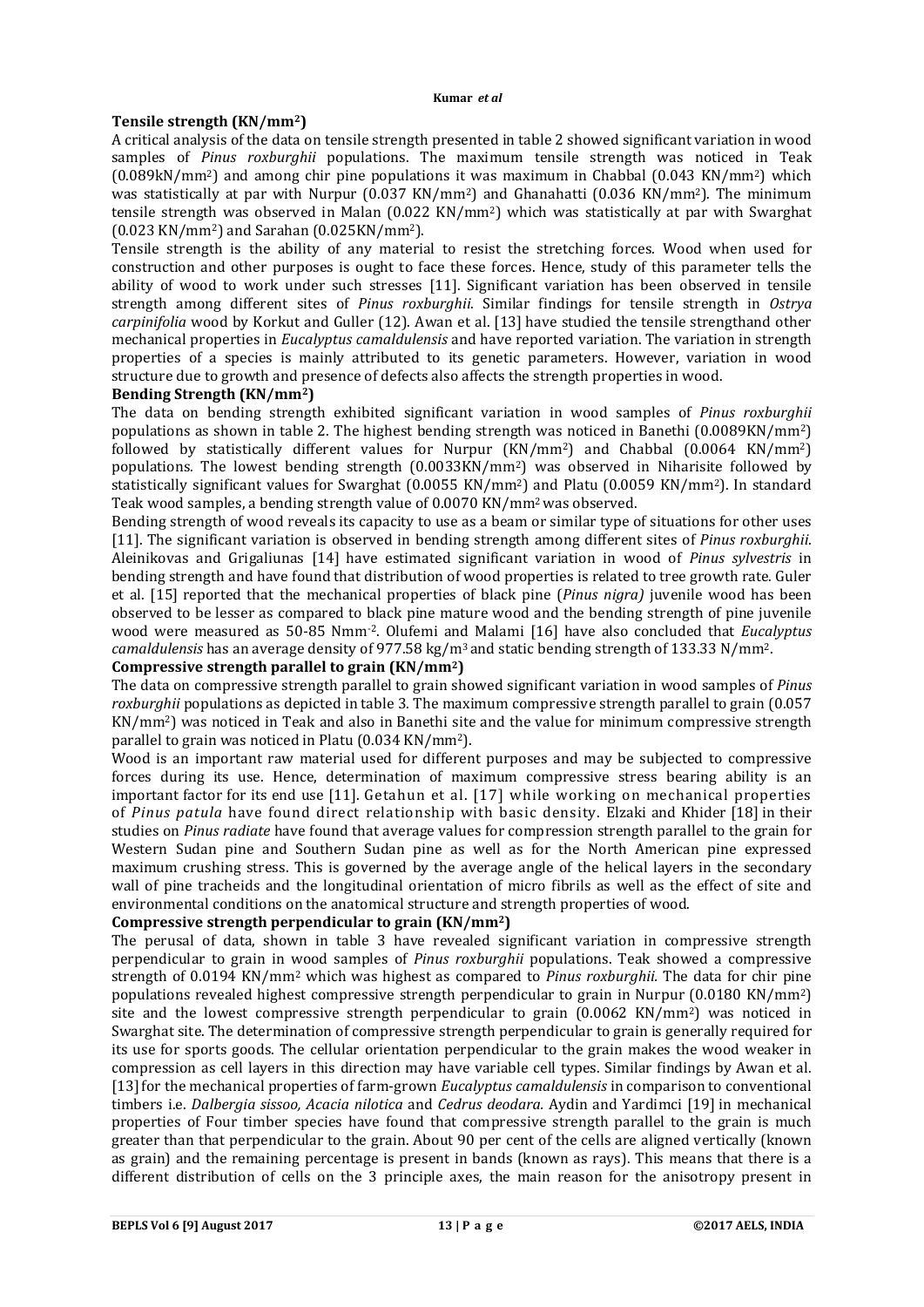#### **Kumar** *et al*

timber. This is due to the fact that the resistance of wood perpendicular to the grain is simply a matter of the resistance offered by the wood elements to being crushed or flattened. Therefore, the strength of wood under forces perpendicular to the grain is relatively small [20]. Rosner and Karlsson, [21] have also evaluated compression strength perpendicular to the grain in Norway spruce *(Picea abies* (L.) Karst).

| S. No. | <b>Sites</b>               | <b>District</b> | Longitude         | Latitude      |
|--------|----------------------------|-----------------|-------------------|---------------|
| i.     | Platu                      | Hamirpur        | $76^{\circ}30E$   | $31^{0}$ 36 N |
| ii.    | Nihari                     | Bilaspur        | $76^0 31 E$       | $30^0$ 53 N   |
| iii.   | Swarghat                   | Bilaspur        | $76^0 31 E$       | $30^0$ 53 N   |
| iv.    | Nurpur                     | Kangra          | $75^{\circ}$ 53 E | $32^{0}$ 17 N |
| v.     | Malan                      | Kangra          | $76^{0}$ 25 E     | $32^0$ 06 N   |
| vi.    | Ghanahatti                 | Shimla          | $77^{0}$ 17 E     | $31^0$ 10 N   |
| vii.   | Banetthi                   | Sirmour         | $76^{0}48E$       | $30^0$ 51 N   |
| viii.  | Chabbal                    | Solan           | $76^{\circ}$ 57 E | $30^0$ 56 N   |
| ix.    | Rajgarh                    | Sirmour         | $77^0$ 18 E       | $30^0$ 51 N   |
| X.     | Sarahan                    | Sirmour         | $77^{0}$ 11 E     | $30^0$ 43 N   |
| xi.    | Control (Teak) from market |                 |                   |               |

| Table 1: Experimental details |  |
|-------------------------------|--|
|-------------------------------|--|

Replications = 5

Design = Randomized Block Design (RBD)

#### **Table 2: Variation in Specific gravity, tensile strength and bending strength for wood of** *Pinus roxburghii*

| і бариі уніг       |                         |                         |                                        |  |  |  |
|--------------------|-------------------------|-------------------------|----------------------------------------|--|--|--|
| <b>Sites</b>       | <b>Specific Gravity</b> | <b>Tensile Strength</b> |                                        |  |  |  |
|                    |                         | (KN/mm <sup>2</sup> )   | Bending Strength (KN/mm <sup>2</sup> ) |  |  |  |
| Platu              | 0.5499                  | 0.031                   | 0.0059                                 |  |  |  |
| Nihari             | 0.5296                  | 0.034                   | 0.0033                                 |  |  |  |
| Swarghat           | 0.5370                  | 0.023                   | 0.0055                                 |  |  |  |
| <b>Nurpur</b>      | 0.5602                  | 0.037                   | 0.0068                                 |  |  |  |
| <b>Malan</b>       | 0.5445                  | 0.022                   | 0.0061                                 |  |  |  |
| Ghanahatti         | 0.5277                  | 0.036                   | 0.0060                                 |  |  |  |
| <b>Banethi</b>     | 0.5756                  | 0.034                   | 0.0089                                 |  |  |  |
| <b>Chabbal</b>     | 0.5552                  | 0.043                   | 0.0064                                 |  |  |  |
| Rajgarh            | 0.5376                  | 0.032                   | 0.0062                                 |  |  |  |
| <b>Sarahan</b>     | 0.5491                  | 0.025                   | 0.0060                                 |  |  |  |
| Control (Teak)     | 0.6127                  | 0.089                   | 0.0070                                 |  |  |  |
| Mean               | 15.88                   | 0.036                   | 0.0062                                 |  |  |  |
| SE(d)              | 1.24                    | 0.0055                  | 0.00062                                |  |  |  |
| CD <sub>0.05</sub> | 2.52                    | 0.011                   | 0.0012                                 |  |  |  |

#### **Table 3: Variation in compressive strength parallel and perpendicular to grain for wood of** *Pinus roxburghii*

| <b>Sites</b>          | ້                                                   | Compression Perpendicular to grain |
|-----------------------|-----------------------------------------------------|------------------------------------|
|                       | Compression parallel to grain (KN/mm <sup>2</sup> ) | (KN/mm <sup>2</sup> )              |
| Platu                 | 0.034                                               | 0.0168                             |
| Nihari                | 0.035                                               | 0.0075                             |
| Swarghat              | 0.044                                               | 0.0062                             |
| <b>Nurpur</b>         | 0.051                                               | 0.0180                             |
| <b>Malan</b>          | 0.041                                               | 0.0120                             |
| Ghanahatti            | 0.037                                               | 0.0095                             |
| Banethi               | 0.057                                               | 0.0179                             |
| <b>Chabbal</b>        | 0.048                                               | 0.0109                             |
| Rajgarh               | 0.051                                               | 0.0106                             |
| Sarahan               | 0.046                                               | 0.0179                             |
| <b>Control</b> (Teak) | 0.057                                               | 0.0194                             |
| Mean                  | 0.045                                               | 0.0133                             |
| SE(d)                 | 0.006                                               | 0.0039                             |
| CD <sub>0.05</sub>    | 0.013                                               | 0.0079                             |